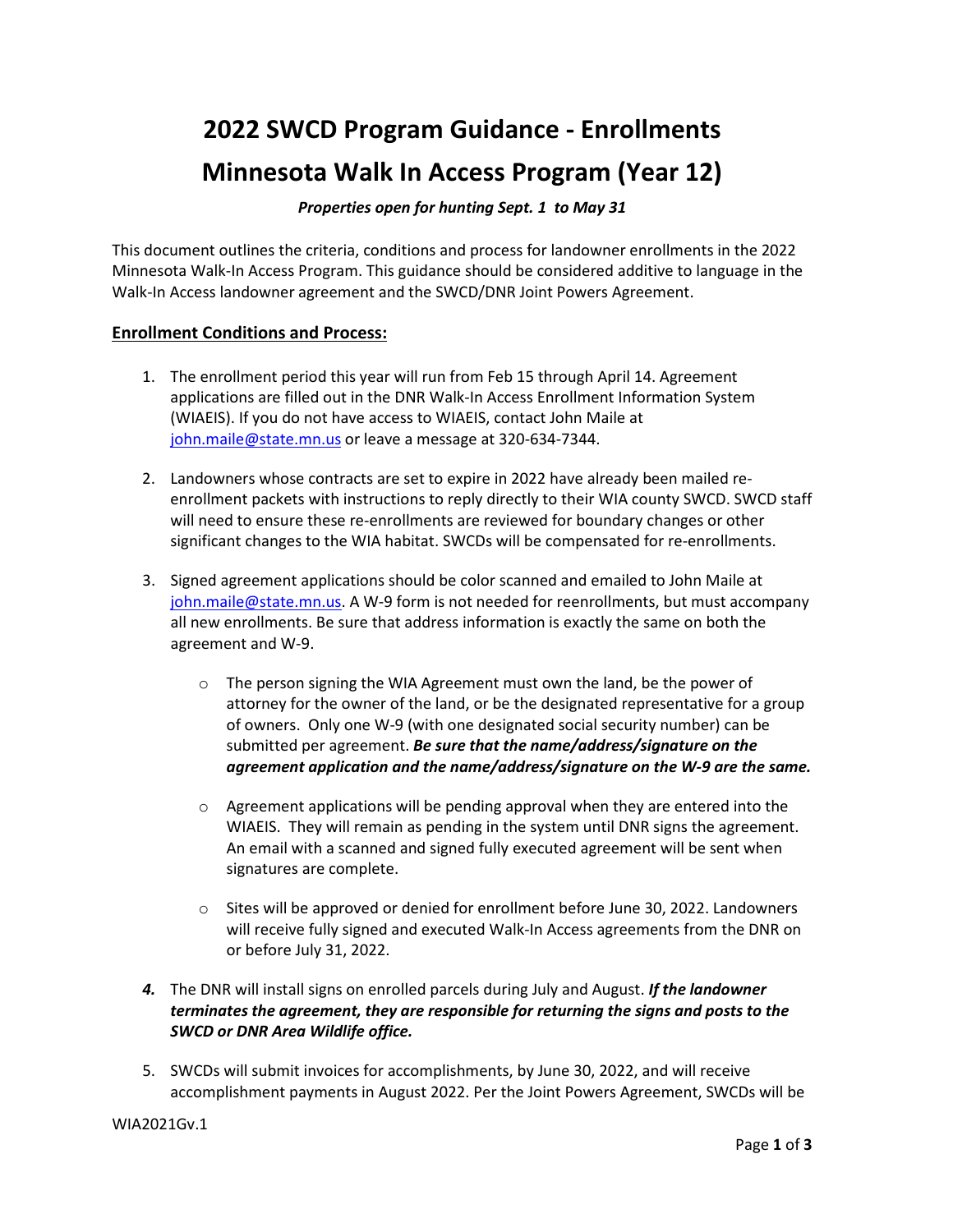paid \$250 for each fully executed landowner agreement signed during this year's enrollment period. This excludes re-enrollments processed directly with the DNR.

6. Landowners enrolling or re-enrolling in 2022, will receive their annual payment by June 30, 2022.

# **Enrollment Criteria Guidelines:** *The criteria below are guidelines compiled based on previous years. They are criteria guidelines. Please feel free to call John Maile, WIA Program Coordinator, if you have questions about sites that may deviate from the criteria.*

1. Eligible sites must include a minimum of 40 acres. Acreage below this threshold will be considered for enrollment only if:

- it is contiguous with a WMA/WPA, another WIA, or public water meeting the criteria in #5, resulting in at least 40 contiguous acres open to public hunting.

- if two or more smaller parcels within close proximity of each other (1/2 mile or less), add up to 40 acres, they may also be considered, even if not contiguous with a WMA/WPA or another WIA.

- 2. Areas within 500' of an occupied building or active livestock stockade or corral will not be enrolled, unless a waiver to do so is signed by the occupant. **\*** DNR sign crews will be installing "No Shooting Zone" signs in buffered areas as needed (if buffer is continuation of habitat), although these areas will not be included under the landowner agreement. Please make landowners aware of this signage need in an effort to reduce potential shooting zone violations. Contact John Maile with questions.
- 3. Land currently enrolled in a conservation program is a priority of WIA. Outreach and enrollment should be targeted to these lands. The WIAEIS now includes a dropdown box for indicating participation in a conservation program, **please use this feature so we can track the type of lands being enrolled**. Other land with high quality natural vegetation may be eligible if SWCD staff certifies it via a field visit, and documents the condition of the cover at the time of the visit. Small inclusions of cropland or hayland may be enrolled only to square off boundaries.
- 4. The Walk-In Access agreement requires that high quality natural habitat remain intact from Sept. 1 through May 31. If a landowner disturbs vegetation on the site during the growing season, they must notify the WIA Program Coordinator, PRIOR to disturbing the habitat. **\*** DNR will be actively enforcing the habitat disturbance guidelines, which are made part of all agreements. Please remind landowners that payment reductions will follow if these terms are violated.
- 5. Generally, public water basins are not eligible for enrollment unless they are solely owned by the applicant and there is no existing public access (e.g., a public road ditch, river connection, etc.).
- 6. For ease of mapping, signage and hunter navigation, boundaries should be as square as possible, while keeping cropland or lower quality habitat inclusions to a minimum. The DNR will not place signs in standing crops or water.
- **7.** Sufficient access to a site must be provided. Reasonable access to land locked parcels should also be considered during enrollment. This may consist of a 10' strip of enrolled land containing no habitat but under the control of the landowner. Landowners must be made aware that hunters will be walking through the area. Use the tools in the enrollment database to indicate the point of access and trail to the WIA parcel. **Also, please keep in**